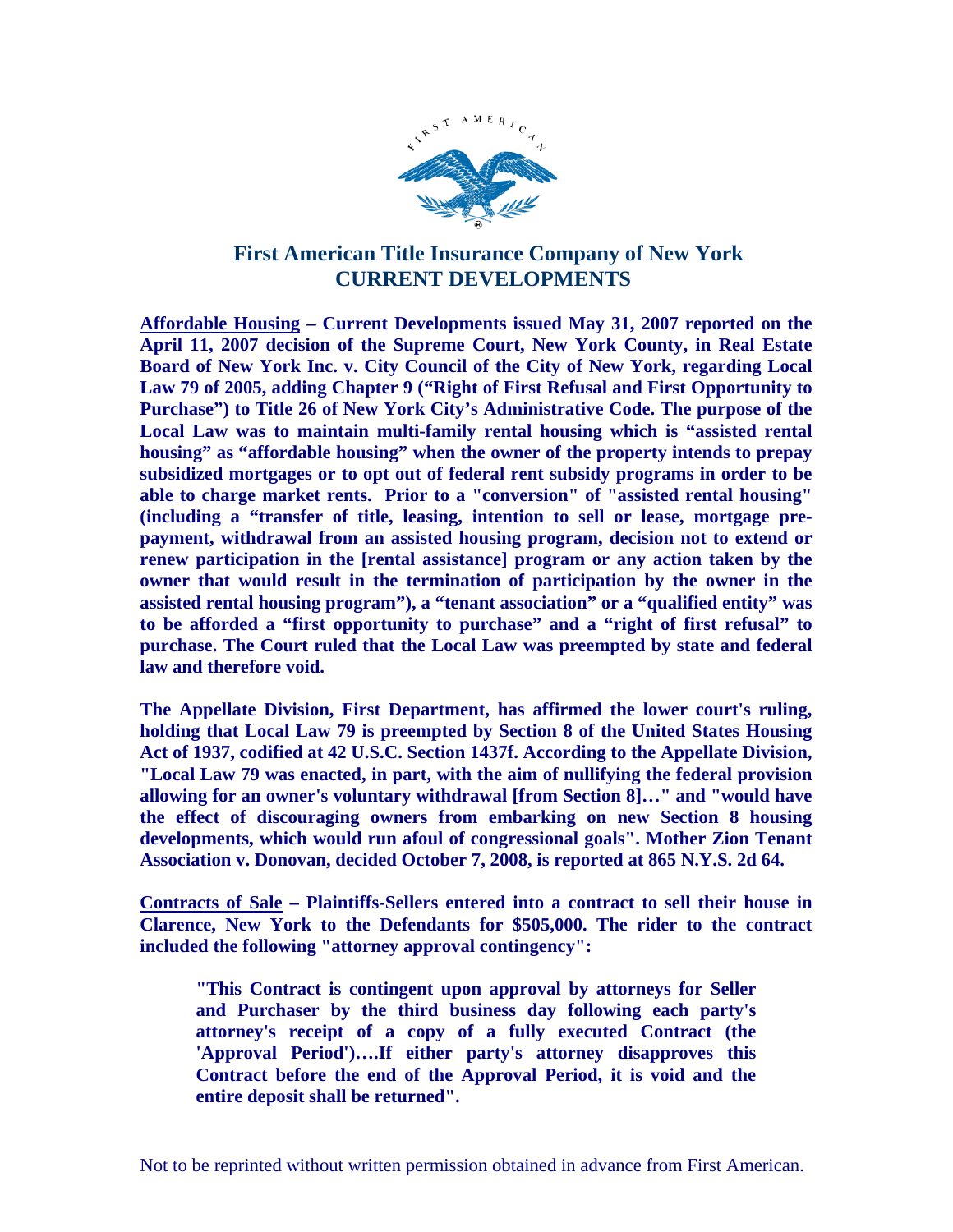**The Defendants decided to buy a different house, and instructed their attorney to disapprove the contract. The Plaintiffs-Sellers sold the house to other parties in late 1998 for \$385,000.00. They sued the Defendants for breach of contract, seeking to recover the difference between the contract price and the eventual sales price, plus "carrying costs".** 

**The Supreme Court held that the Defendants acted in bad faith by instructing their attorney to disapprove the contract and entered a judgment for the difference between the ultimate sales price and the contract price, plus statutory interest, and the Appellate Division affirmed. The Court of Appeals refused to read a bad faith exception into an attorney approval contingency clause, reversed the order of the Appellate Division, and dismissed the complaint. According to the Court,** 

**"We therefore hold that where a real estate contract contains an attorney approval contingency providing that the contract is 'subject to' or 'contingent upon' attorney approval within a specified time period and no further limitations on approval appear in the contract's language, an attorney for either party may timely disapprove the contract for any reason or for no stated reason".** 

**Moran v. Erk, dated November 25, 2008, is reported at 2008 WL 4975380.** 

**Contracts of Sale – Under a contract executed for the purchase of commercial property in Nassau County, the Seller was required to deliver at closing "copies of all existing Certificates of Occupancy for the premises". After the contract was signed, the Seller refused to produce certificates of occupancy, asserting that they did not exist and that he had no obligation to procure them. As a result, the Plaintiff-Buyer was not able to obtain financing; the Seller, declaring the Plaintiff in breach, retained the down payment. The Plaintiff-Buyer commenced an action claiming that the Seller breached the contract and asserted a cause of action in legal malpractice against the Plaintiff's attorney. The Supreme Court, Nassau County, denied the Defendant-Attorney's motion to dismiss the complaint or to stay the action as to him pending the determination of the action against the Seller. The Appellate Division, Second Department, affirmed, finding that the allegations in the complaint "state a legally cognizable cause of action to recover damages for legal malpractice", and further ruled that the lower court was within its discretion in denying the motion for a stay. Malik v. Beal, decided September 23, 2008, is reported at 864 N.Y.S. 2d 153.** 

**Corporations – Current Developments issued April 23, 2008 noted the 2007 decision of the Supreme Court, New York County, in Decana, Inc. ("Decana") v. Contogouris, reported at 851 N.Y.S. 2d 63. Contogouris, under the authority of a corporate resolution he executed as the Director and Secretary of Decana, and as the holder of all of the shares of stock of its parent company, executed two mortgages on a property owned by Decana in Manhattan, including one to the**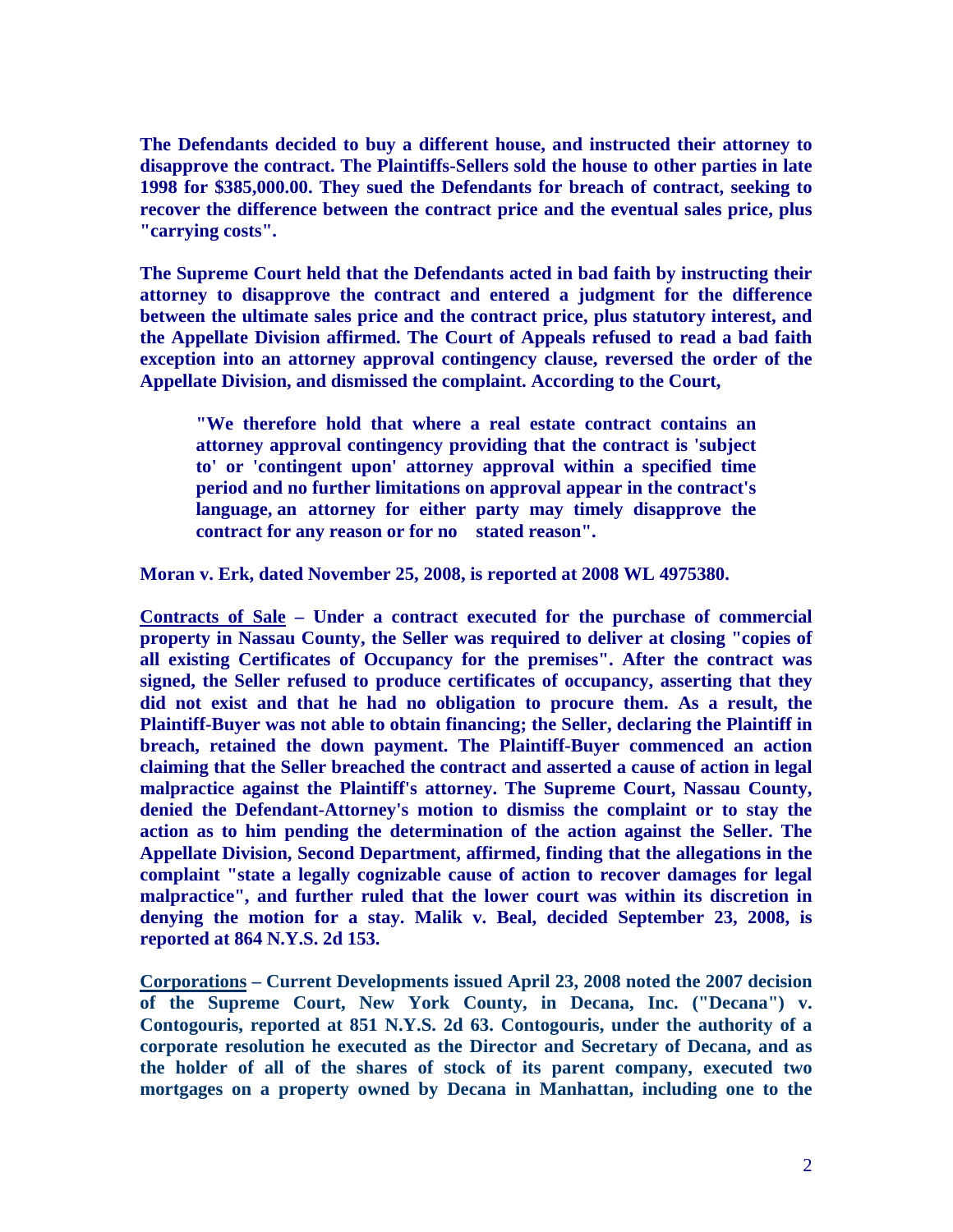**Defendant North Fork Bank. He was not, however, either the corporate Secretary or a shareholder of the parent company, and he diverted the loan proceeds to his own account. Decana and its company sought an Order declaring that the loan was not payable and that all amounts paid should be refunded and enjoining North Fork Bank and its assignee from charging any interest rate penalties or foreclosing. The Supreme Court, New York County, in a decision issued October 9, 2007, dismissed those causes of action. This ruling was affirmed, as modified, by the Appellate Division, First Department, which held that the mortgage was valid and dismissed all the other causes of action against North Fork Bank. According to the Appellate Division,** 

**"The president and sole director of plaintiff Decana was properly found to have actual authority to mortgage corporate property [citations omitted]. Although a ruling in this respect was unnecessary, we note that there was also apparent authority based on a corporate resolution and opinion letter of counsel. Since the real property used as collateral was worth several times the amount of the loan, and was non-recourse, there was little reason for the lender bank to care about the personal finances of the president and director, the purpose of the loan or other nonessential matters. Nor did the circumstances give rise to a duty to inquire into the scope of the claimed authority".** 

**The decision of the Appellate Division in Decana Inc. v. Contogouris, dated October 7, 2008, is reported at 865 N.Y.S. 2d 72.** 

**Foreclosures – A non-party, defaulting bidder in a tax lien foreclosure moved for an order directing the return to him of the \$16,500.00 he deposited with the Referee on his bid of \$165,000.00. He claimed that he was entitled to his deposit because the final sale of the property at auction for \$40,000.00 resulted in a surplus over the foreclosure judgment of \$4,376.82. The Supreme Court, Kings County, denied the motion. It held that the deposit was forfeited under the Terms of Sale and became part of the surplus available for distribution to any foreclosed lienors or to the property owner. The Terms of Sale, with which the defaulting bidder agreed to comply when he executed the Memorandum of Sale, stated that "upon resale, the [defaulting] purchaser will be held liable for any deficiency there may be between the successful bid at the first sale and the bid at the resale". He also claimed that he was misled by the notice of sale as to the size and shape of the property; the Court held that his failure to ascertain the size of the lot, identified only by its tax lot designation and not by reference to lot dimensions or square footage, was not a reason to refund his deposit. NYCTL 1998-2 v. Kwah, decided October 27, 2008, is reported at 2008 WL 4745668.** 

**Lien Law – Defendant K. Hovnanian at Monroe II, Inc. ("Hovnanian") retained Breese Corporation ("Breese") as its general contractor on a construction project in Orange County, New York. Under an agreement executed by Hovnanian, certain of its related entities, and Breese and DBD, LLC ("DBD"), which agreement noted**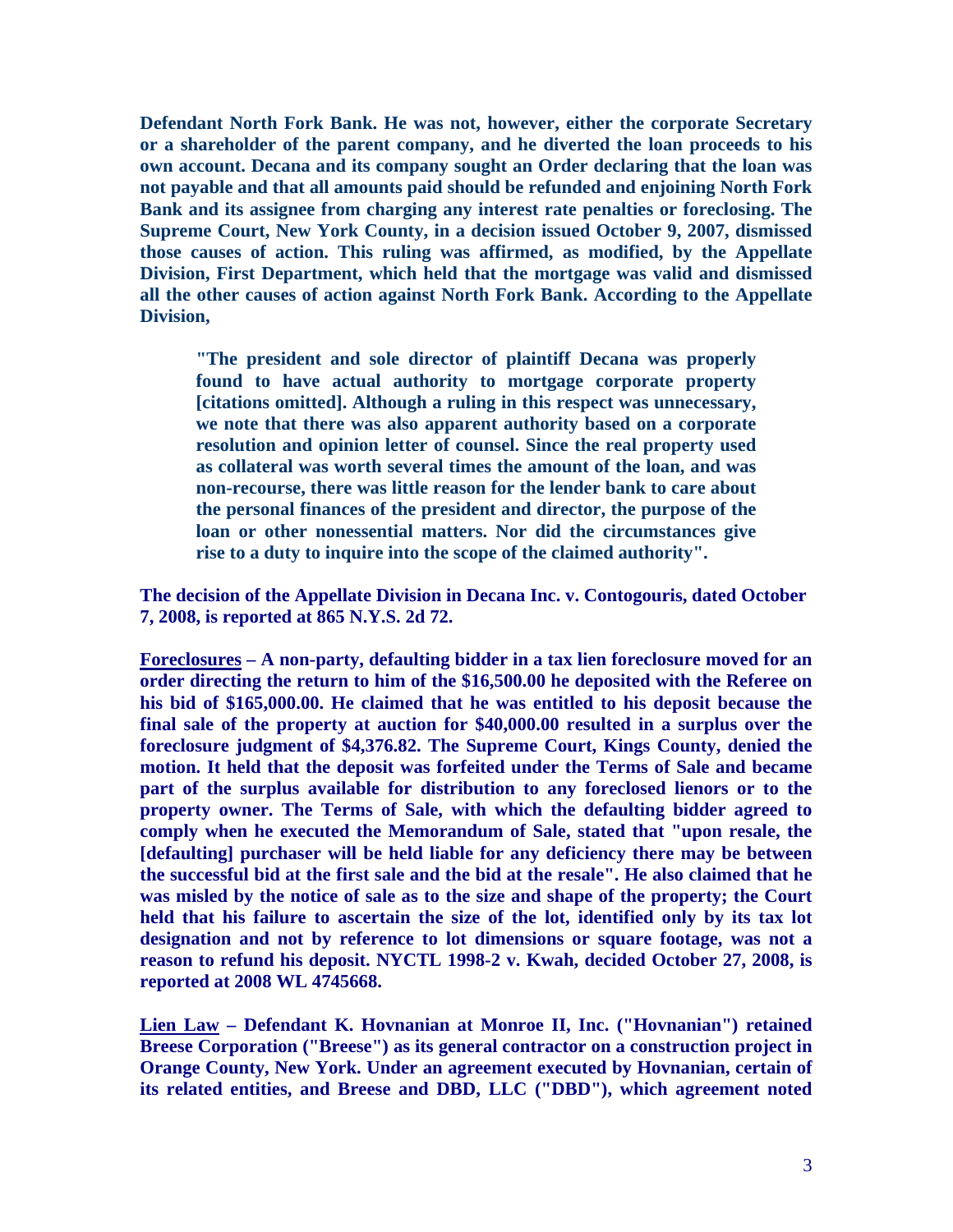**that Breese owed money to subcontractors at the project, Breese assigned its accounts receivable to satisfy a debt it owed to DBD. On learning of the payment to DBD, Plaintiffs-subcontractors commenced an action seeking to enforce a trust under Article 3-A ("Definition and enforcement of trusts") of New York's Lien Law. Plaintiffs moved for summary judgment against DBD and Hovnanian for their alleged diversion of trust funds.** 

**The Supreme Court, Orange County, granted the Plaintiffs' motion for partial summary judgment, holding that the funds paid to DBD were assets diverted from a contractor's trust under Lien Law Section 70(6) ("Definition of trusts"). Under Section 70(6), "[t]he assets of the trust for which a contractor is trustee are the funds received by him and his rights of action for payment thereof (a) under the contract for the improvement of real property…"** 

**According to the Court, while a subcontractor's actual knowledge that the general contractor assigned its rights to trust assets to another creditor is a defense to a diversion, the notice requirement can only be satisfied by either the filing of a notice of lending under Lien Law Section 73 ("Affirmative defense in action against transferee of trust assets or to charge trustee in certain cases; Notice of Lending"), the filing of a Notice of Assignment under Lien Law Section 15 ("Assignments of contracts and orders to be filed"), "or by a showing that a subcontractor which was a Lien Law trust beneficiary had actual knowledge that the contractor had assigned its rights to trust assets to another creditor. The notice must be provided to the trust beneficiaries".** 

**The Class Plaintiffs' damages against Breese, Hovnanian and DBD for breach of the**  Lien Law trust were left to be determined at an inquest. Dick's Concrete Co., Inc. v. **K. Hovnanian At Monroe II, Inc., decided September 17, 2008, is reported at 2008 WL 4274481.** 

**Mortgage Recording Tax – Under Tax Law Section 253 (1-a) (a), \$.25 per \$100 of the mortgage recording tax known as the "special additional tax" is payable by the mortgagee when (a) the mortgaged property is principally improved or will be improved by one of more structures containing not more than six residential dwelling units, each unit having its own separate cooking facilities or (b) the mortgagor is a tax exempt organization. Federal credit unions have been held exempt from the payment of the special additional tax, but state chartered credit unions making mortgage loans are required to pay the special additional tax. Chapter 522 of the Laws of 2008 adds Banking Law Section 486-a ("Retention of special additional mortgage tax exemption for converted credit unions") and amends Tax Law 253 (1-a)(a) to extend, effective January 1, 2009, the exemption to New York State chartered credit unions which have converted from federal credit unions on or after January 1, 2009. New York State's Department of Taxation and Finance has issued a Memorandum setting forth the requirements to claim the exemption. An affidavit, signed by the mortgagee, must be submitted to the recording office stating the following:**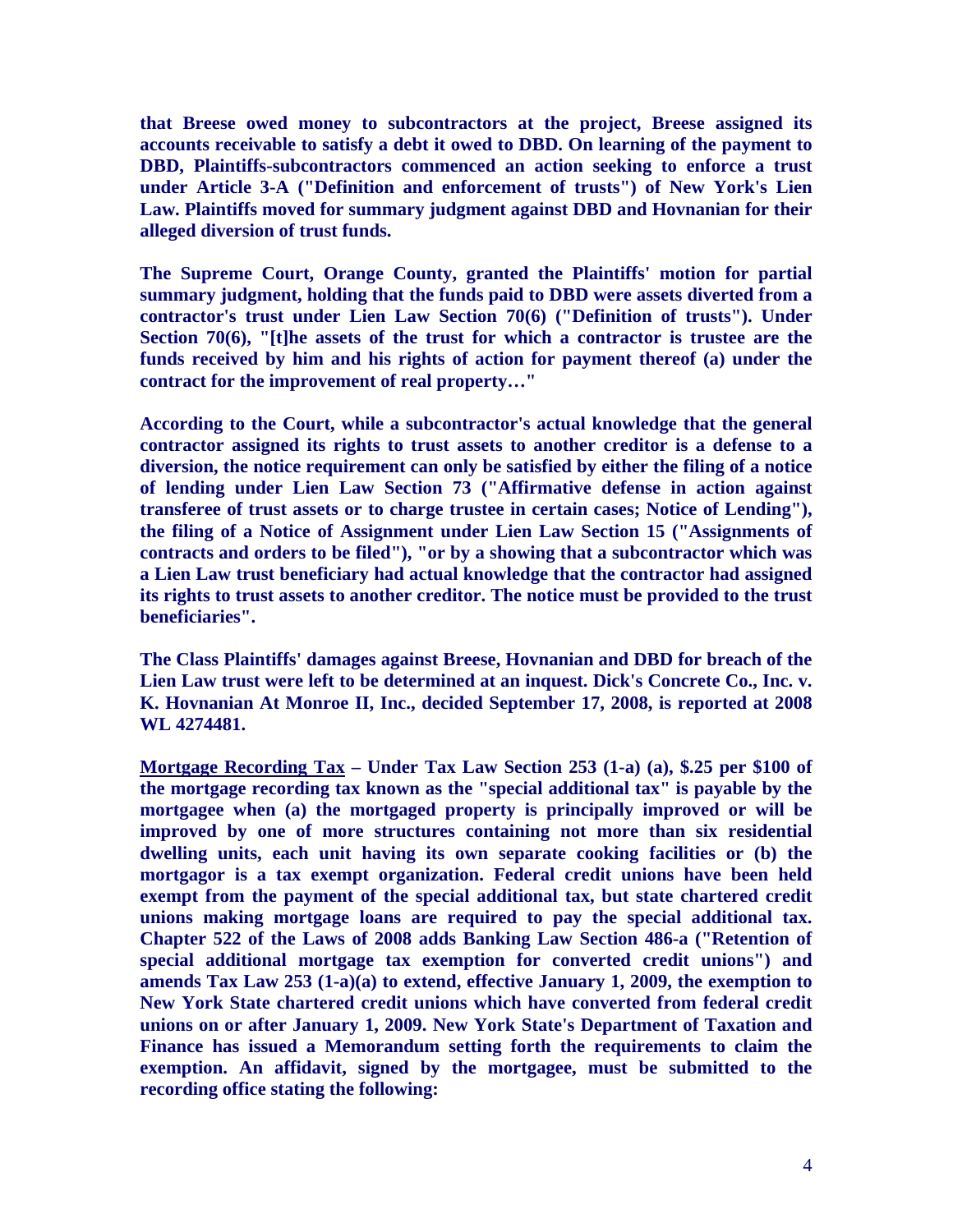**"The mortgagee is a credit union that has been issued an authorization certificate from the Superintendant of Banks pursuant to section 486 of the Banking Law indicating that the credit union has converted from a federal charter to a state charter on or after January 1, 2009.** 

**Pursuant to section 486-a of Article 11 of the Banking Law, the mortgage is exempt from the special additional mortgage recording tax imposed by section 253.1-a (a) of the Tax Law".** 

**TSB-M-08(5)R ("Special Additional Mortgage Recording Tax Exemption for Federal Credit Unions that Convert to State Credit Unions"), dated October 27, 2008, is posted at http://www.tax.state.ny.us/pdf/memos/mortgage/m08\_5r.pdf.** 

**Mortgage Recording Tax/New York State Transfer Tax – The New York State Department of Taxation and Finance has announced that the interest rate to be charged for the period January 1, 2009–March 31, 2009 on late payments and assessments of mortgage recording tax and the State's Real Estate Transfer Tax will be 7% per annum compounded daily. The interest rate to be paid on refunds of those taxes will be 4% per annum, compounded daily. The interest rates are published at http://www.tax.state.ny.us/press/2008/int1108.htm.** 

**New York City's Real Property Transfer Tax ("RPTT") – On June 26, 2008, the City's Department of Finance issued a letter ruling that the transfer of real property by the church requesting the ruling which is incorporated under the State's Religious Corporations Law is exempt from the RPTT under Administrative Code Section 11-2106.b.2 ("Exemptions"). The ruling noted that the actual activities of the church "promote the purposes of the church" and that "[n]one of the assets of the church will inure to any private shareholder or individual".** 

**New York City's Real Property Transfer Tax ("RPTT"/"Bulk Sales") - RPTT is applied to the transfer of a one-to-three family dwelling, an individual residential condominium unit and an individual residential cooperative apartment at the rate of 1% when the consideration is \$500,000.00 or less, and at the rate of 1.425% when the consideration is more than \$500,000.00. These rates of tax are often identified as the "residential" rates. The transfer of other property is taxed at the so-called "commercial" rates of 1.425% when consideration is \$500,000.00 or less, and 2.625% when consideration is above \$500,000.00. The City's Department of Finance generally deems the transfer of multiple, uncombined units as bulk sales, to which it applies the commercial rates.** 

**In a ruling dated September 2, 2008 (FLR 084875-021) the City's Department of Finance applied the residential rate of 1.425% on the transfer of two uncombined, contiguous units for more than \$500,000.00 since the grantee-taxpayer's intent was to combine the units. His request to combine the units prior to closing was denied by**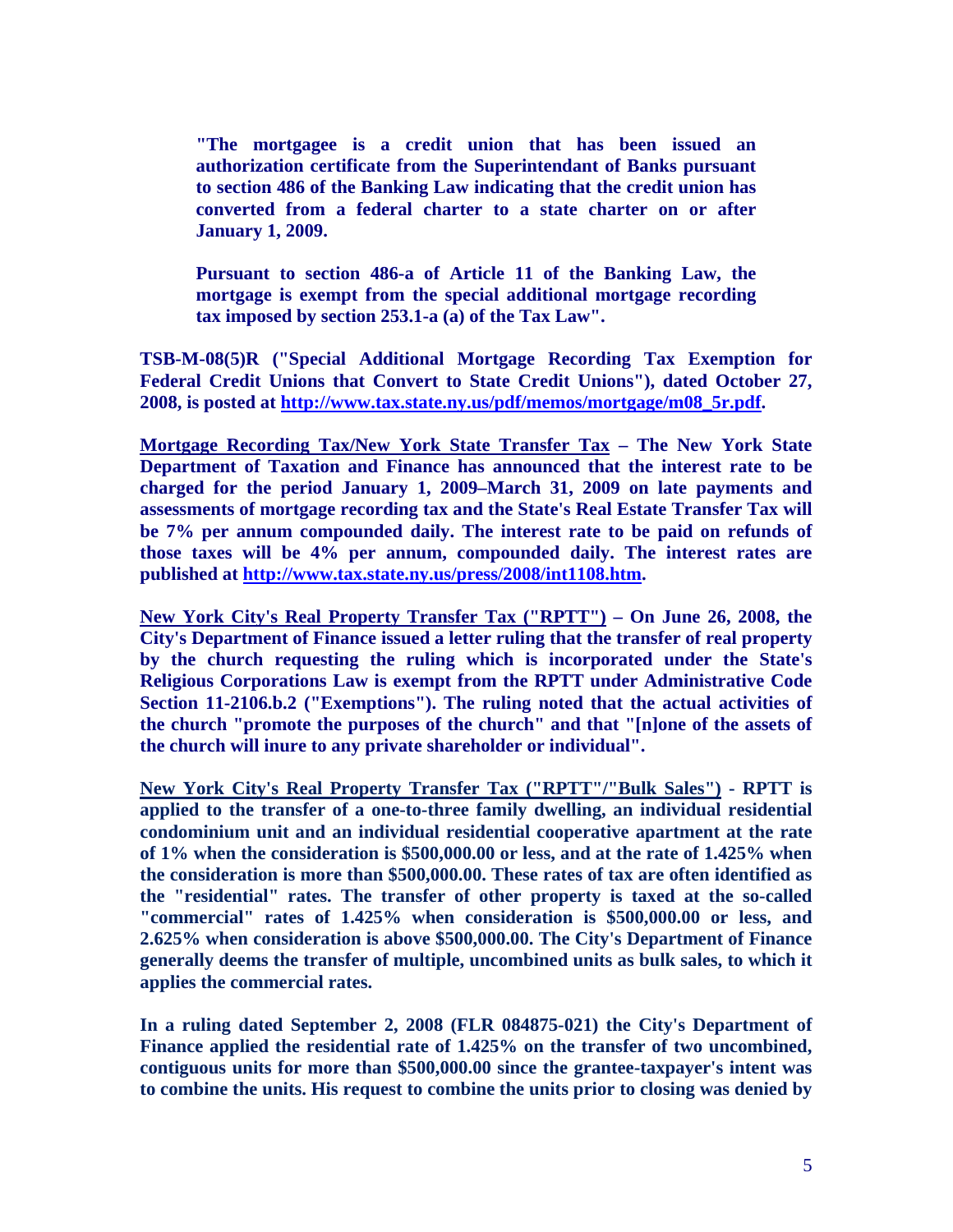**the Sponsor's attorneys, he had architectural drawings for the combination of the units, and he advised the Department that he was going to combine the units after closing. According to the ruling,** 

 **"[g]enerally, in order to be treated as a single unit, the units need to be combined prior to closing. However, when the facts are particularly clear with regard to the intent to combine apartments, we will treat the units as a single apartment for purposes of calculating the RPTT".** 

**However, according to the ruling, if the work was not commenced within fifteen days of closing, additional RPTT would be payable at the 2.625% rate. The higher rate would also apply if the combination of the units was not substantially completed within one year of closing, or if either of the units was separately sold within one year following closing.** 

**These two letter rulings are posted on the Department's web site at www.nyc.gov/html/dof/html/pub/pub\_guidance\_letterrulings\_rptt.shtml.** 

**New York State Real Estate Transfer Tax – CBS Corporation, owning real estate in New York valued in excess of \$200 million, merged with Viacom, Inc. in May 2000. The transfer of a "controlling interest" in a corporation, defined in Tax Law Section 1401(b) ("Definitions") as including the transfer of 50% or more of the "total combined voting power of all classes of stock of [a] corporation" or the transfer of 50% or more of the "beneficial interest in such voting stock of such corporation", is taxable.** 

**Holders of CBS voting stock received nonvoting common stock in the merged entity and, based thereon, a 54.88% exemption from the State's transfer tax was claimed under Tax Law Section 1405 ("Exemptions") as a "mere change of identity or form of ownership or organization where there is no change in beneficial ownership".** 

**The New York State Department of Taxation and Financed disallowed the exemption since the CBS voting stock was exchanged for nonvoting stock, and the Department assessed a tax of \$493,965.08, plus interest and penalties. A petition for review was denied by an Administrative Law Judge, whose ruling was sustained by the Tax Appeals Tribunal. In an Article 78 proceeding, the Appellate Division, Third Department, confirmed the determination of the Tax Appeals Tribunal.** 

**According to the Appellate Division, the Tax Appeals Tribunal "reasonably concluded that the transfer of a controlling interest in CBS for nonvoting stock in petitioner represented a change in substance, not in form, because the loss in voting power represented a transfer of control over corporate assets". The Court also denied Petitioner's request that a penalty not be assessed because the failure to pay the transfer tax was, under Tax Law Section 1416(b) ("Interest and penalties"), "due to reasonable cause and not due to willful neglect". "Advancement of a**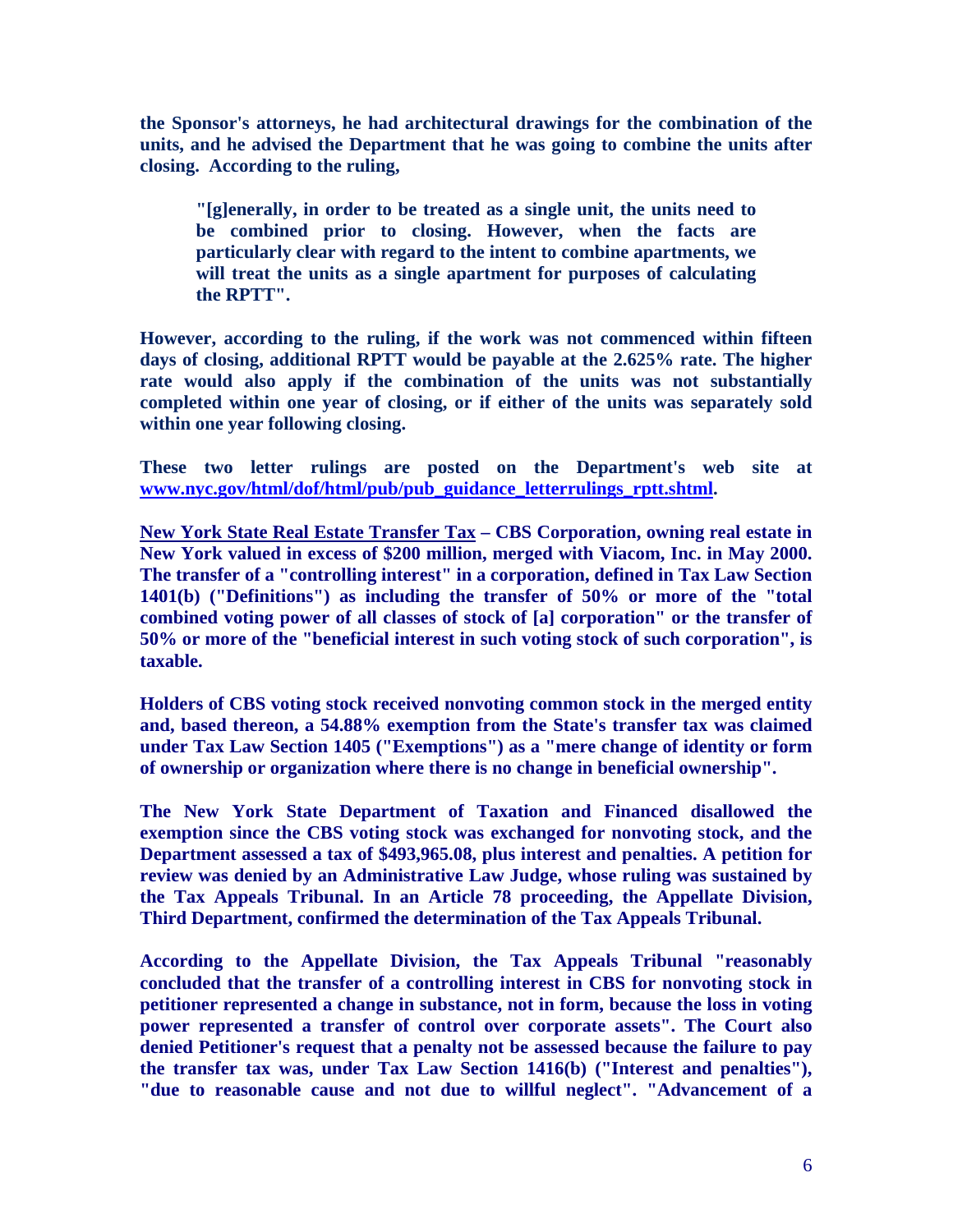**reasonable legal theory in good faith or reliance upon professional advice, in the absence of inquiry to ascertain the position of the Department of Taxation and Finance, does not constitute reasonable cause or provide us with a basis to disturb respondent's imposition of a penalty".** 

**Matter of CBS Corporation, formerly known as Viacom, Inc. v. Tax Appeals Tribunal of the State of New York, decided November 13, 2008, is reported at 2008 WL 4889119.** 

**Notices of Pendency – Plaintiff 2386 Creston Avenue Realty, LLC ("Creston") entered into a contract with Defendant M-P-M Management Corp. ("MPM") to sell to MPM property in Bronx County. The closing was adjourned to enable MPM (as provided in the contract) to clear outstanding municipal violations, However, in January 2005, MPM contracted to sell the same property to Defendant Pioneer Parking LLC ("Pioneer"). On February 14, 2005, MPM cancelled its contract with Creston, and on February 14, 2005 MPM deeded the property to Pioneer. Also, on February 14, 2005, Creston filed a notice of pendency against the property and commenced an action for specific performance. The deed was recorded on March 1, 2005.** 

**Defendant Pioneer's motion for summary judgment dismissing the complaint against it and vacating the notice of pendency was granted by the Supreme Court, Bronx County. Absent admissible evidence suggesting Pioneer was aware of the other contract, Pioneer was a bona fide purchaser for value without notice protected under New York's Recording Act (Real Property Law Section 291 ("Recording of Conveyances").** 

**On appeal, Plaintiff alleged that the filing of a lis pendens protected its rights as a contract vendee. The Appellate Division, First Department, disagreed and affirmed the ruling of the lower court, holding that "a contract vendee such as plaintiff does not, by virtue of the filing of a notice of pendency, create an interest in real property superior to a subsequent good faith purchaser from the same vendor who records a contract or conveyance". According to the Appellate Division, citing Real Property Law Section 294(3) ("Recording executory contracts and powers of attorney"), "[e]very executory contract for the sale...of real property, not recorded, shall be void as against any person who subsequently purchases or…contracts to purchase…the same real property", and the filing of the lis pendens did "not create rights that did not already exist". 2386 Creston Avenue Realty, LLC v. M-P-M Management Corp., decided November 18, 2008, is reported at 2008 WL 4911799.** 

**Title Insurance – The New York State Insurance Department has approved revised loan policy endorsements filed by the Title Insurance Rate Service Association, Inc. ("TIRSA") Rate Manual effective December 1, 2008. The revised New York Standard Endorsement (Loan Policy) adds to the 2006 ALTA Loan Policy "Exclusions From Coverage", for loan policies issued in New York on and after December 1, 2008, new Section 8:**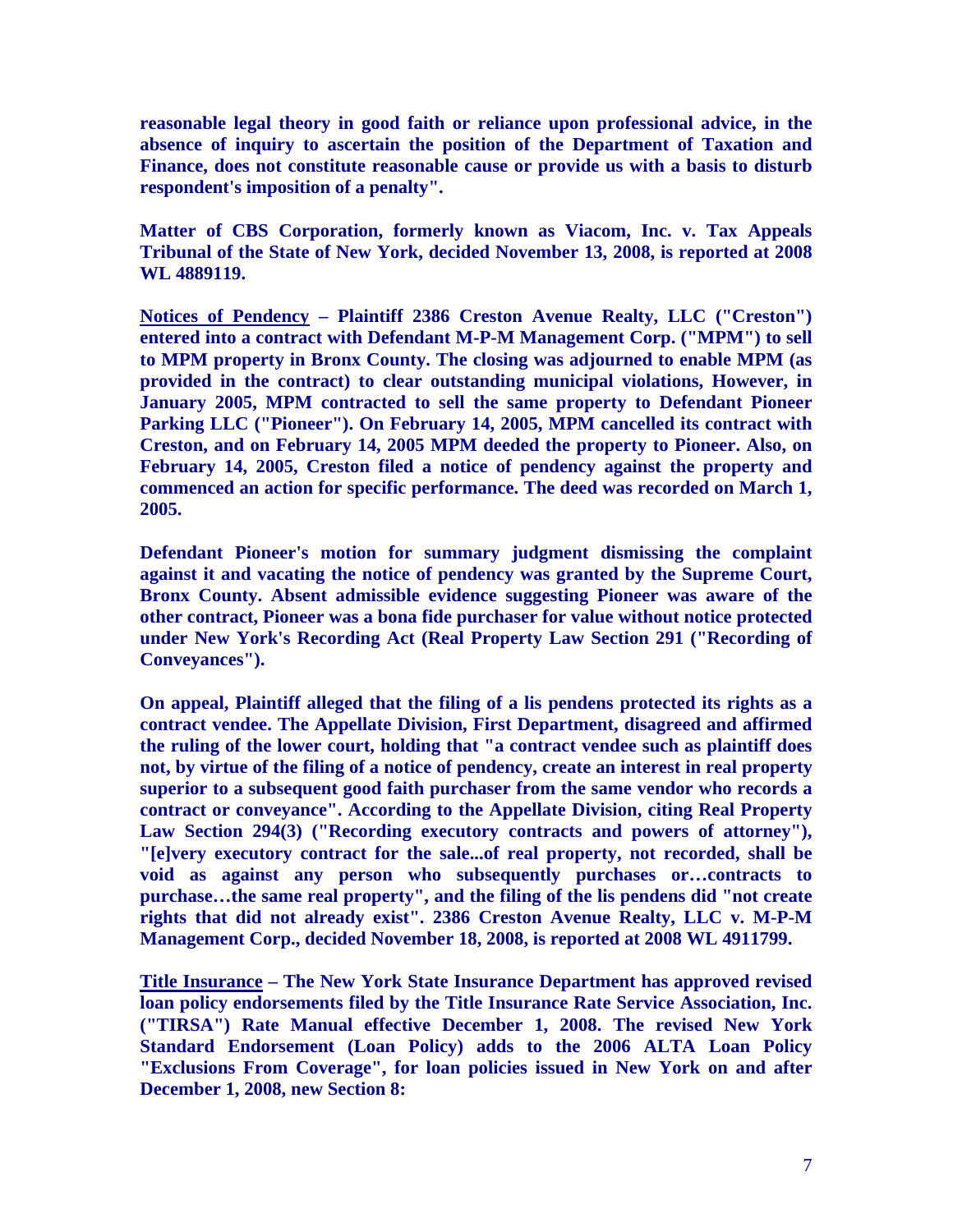**"8. Any consumer protection law including, without limitation, New York Banking Law Sections 6-l ("High-Cost Home Loans") and 6-m ("Subprime Home Loans"), relating to a mortgage on Land improved or to be improved by a structure or structures intended principally for occupancy by one-to-four families".** 

**The TIRSA Variable Rate Mortgage Endorsement, the TIRSA Variable Rate Mortgage Endorsement Fixed Rate Conversion, the TIRSA Variable Rate Mortgage Endorsement Negative Amortization, and the TIRSA Fannie Mae Balloon Mortgage Endorsement have been amended to confirm that the coverage of each of those endorsements is subject to "Section 8 of the Exclusions From Coverage, as added by the Standard New York Endorsement (Loan Policy)".** 

**First American News** 

**Joseph S. Petrillo, President of All New York Title Agency, Inc., an agent of First American Title Insurance Company of New York, has been elected as a Director of the Board of Directors of First American Title Insurance Company of New York.** 

**Information on the financial strength of First American accompanies this Bulletin. For further information please contact Phillip Salomon, Executive Vice-President, at 212-551-9437.** 

**The officers and employees of First American wish you good health and prosperity in the New Year.** 

**Michael J. Berey, General Counsel No. 107. December 10, 2008 mberey@firstam.com**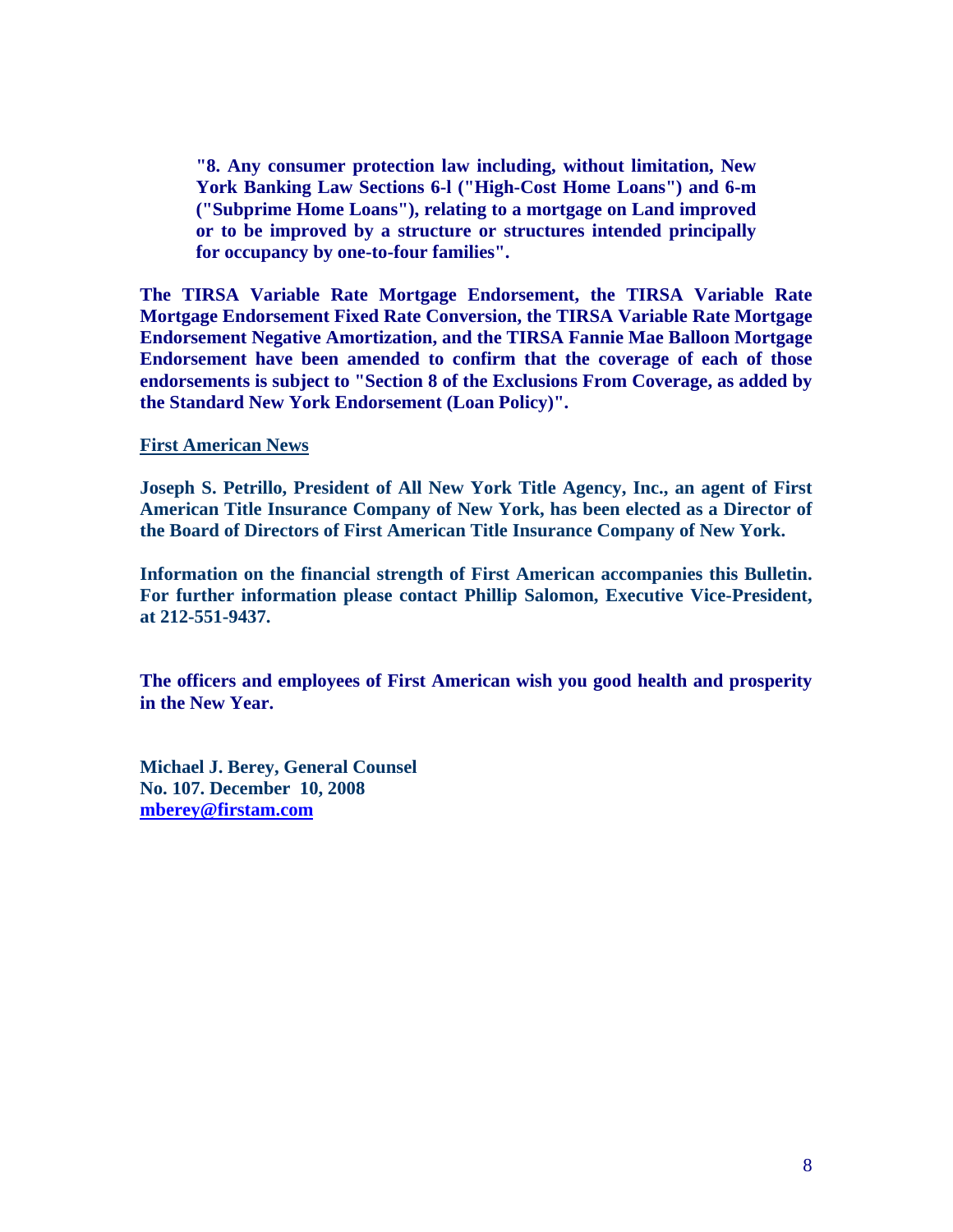# First American.

# Financial strength in any weather.

Economic climates change, but one thing remains the same: First American continues to back all of your transactions with the financial strength of an industry leader. Since 1889, we've been a trusted leader in title services and, today, we continue to earn "Excellent" and "Exceptional" ratings in financial stability from Demotech, A.M. Best, and other respected financial analysis firms. In an economic downturn, First American has you, and your business, covered.

- $\bullet$  More Than a Century of Financial Strength and Stability
- $\blacktriangledown$  The First American Corporation is ranked #312 on the FORTUNE 500® List
- <sup>t</sup> World's Leading Provider of Title Insurance
- **Strong Financial Ratings**

| <b>Rating Agency</b>                                                      | Rating         | <b>Rating Agency Comments</b>                                                                                                                                                                                                                                                  |
|---------------------------------------------------------------------------|----------------|--------------------------------------------------------------------------------------------------------------------------------------------------------------------------------------------------------------------------------------------------------------------------------|
| Demotech, Inc.<br>(Financial Stability Rating)                            | A              | "Regardless of the severity of a general economic downturn or deterioration in the insurance<br>cycle, underwriters earning a Financial Stability Rating® of "A" possess exceptional financial<br>stability related to maintaining positive surplus as regards policyholders." |
| A.M. Best Company<br>(Financial Strength Rating)                          | $A -$          | "Assigned to companies that have, in our opinion, an excellent ability to meet their ongoing<br>insurance obligations."                                                                                                                                                        |
| <b>Fitch Ratings</b><br>(Insurer Financial Strength Rating)               | $A -$          | "Strong capacity to meet policyholder obligations relative to all other issues or issuers in the same<br>country, across all industries and obligation types."                                                                                                                 |
| Standard & Poor's<br>(Insurer Financial Strength Rating)                  | $A -$          | "Strong financial security characteristics."                                                                                                                                                                                                                                   |
| <b>Moody's Investors Service</b><br>(Insurance Financial Strength Rating) | A <sub>3</sub> | "Insurance companies rated "A" offer good financial security."                                                                                                                                                                                                                 |

#### Financial Strength Ratings of First American Title Insurance Company

Ratings as of November 2008.





800.854.3643 v www.firstam.com